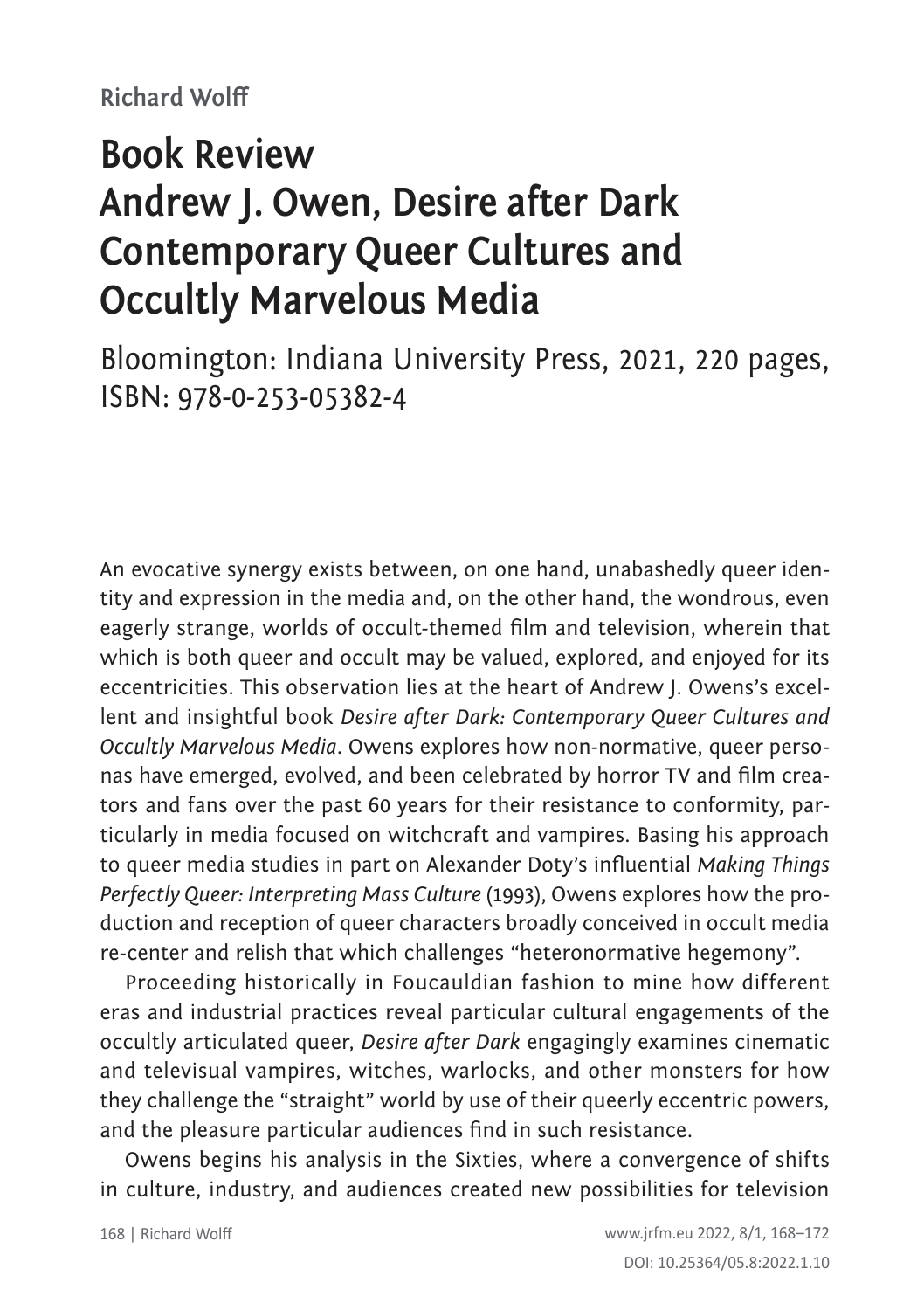programming and avant-garde film. The countercultural movements of the era opened the way to anti-assimilationist attitudes, particularly among youth who were reassessing prevailing ideas about sex, traditional values, and conformity. Following the lead of more tame TV programs of the era, such as the sitcoms BEWITCHED (ABC, US 1964-1972), THE ADDAMS FAMILY (ABC, US 1964–1966), and The Munsters (CBS, US 1964–1966), which both celebrated the occultly strange and comically examined conventional gender roles and ideas of domesticity, "America's first supernatural soap opera", DARK SHADOWS (ABC, US 1966-1971), emerged to appeal to the countercultural youth market. Employing camp in the context of a genre whose very open-ended narrative resists stability, DARK SHADOWS's vampiric storylines, centered around Barnabas Collins and other male characters, invited a fascination with the eccentric and opened avenues for queer readings. The same era saw changes in the film industry – particularly America's elimination of the Hollywood Production Code and creation of the ratings system, and Britain's reconsideration of its own restrictive film practices – give rise to more explicit depictions of same-sex desire explored in vampiric cinema. In this light, Owens smartly examines Hammer Films Productions' Karnstein trilogy - Vampire Lovers (Roy Ward Baker, GB 1970), LUST FOR A VAMPIRE (Jimmy Sangster, GB 1971), and Twins of Evil (John Hough, GB 1971) – with its focus on the female gaze and lesbian desire, celebrating its frank approach to fantasy in terms both erotic and supernatural.

Owens's analysis then moves to the Stonewall era and the queer community's demand for cultural recognition on its own terms, which he notes corresponds with a simultaneous rise in Satanist interests. Here, Owens connects the frankness of the queer moment with that of visual representations in the form of underground, pornographic, and arthouse cinema. That each of the concurrent "outsider" movements demanded acceptance on its own terms led to an intermingling of occult and queer themes in films such as Kenneth Anger's Fireworks (US 1947), Scorpio Rising (US 1963) and Invocation of My DEMON BROTHER (US 1969) and French director Jean Rollin's Les Frisson des Vampires (The Shiver of the Vampires, FR 1971). As they did in broader culture, efforts to suppress these sexual and supernatural expressions led to censorial scrutiny. With the coming of HIV/AIDS, a discourse of sexual infection found consonance in vampire mythology, with its focus on underworld lifestyles, conversion via "contamination", uncontainable desires, and the power to bestow both death and new life. Owens's close reads of The Hunger (Tony Scott, GB/US 1983) in its urban setting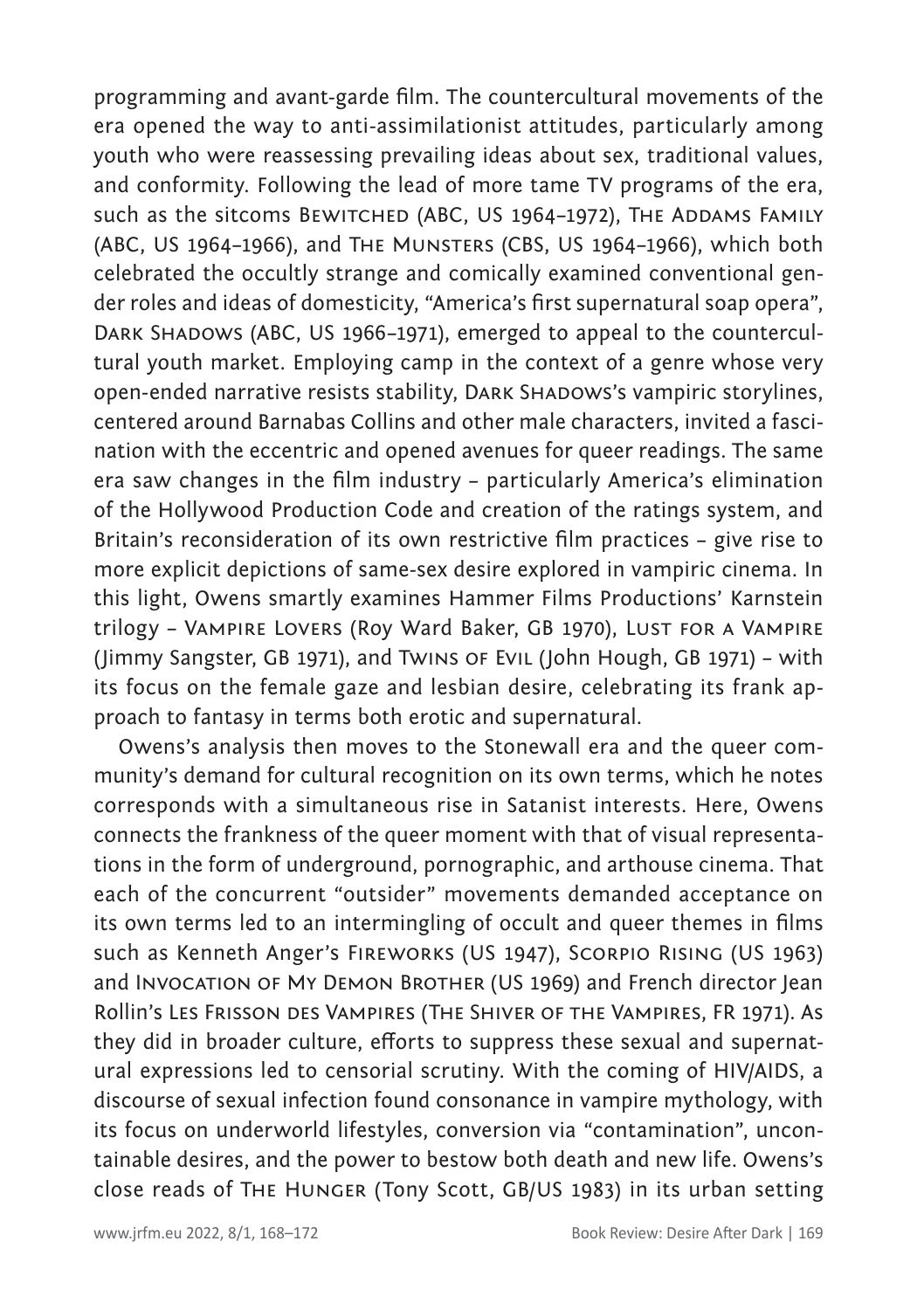and THE LOST BOYS (Joel Schumacher, US 1987) in its rural milieu highlight provocative commonalities and contrasts in queer themes and modes of the gaze in disparately set popular films of the era.

Rounding out his study are discussions of millennial cinematic depictions of coming out as both queer and sorceress and an account of the ambivalent politics of later queer occultic cable programs. The former begins with a reflection on the role of Tumblr in forming queer and occult interests and identities for younger Internet users and how "coming out" is increasingly an action undertaken in one's youth; that those who are Wiccan or otherwise witchy "come out" to challenge dominant assumptions about their kind and their interests creates a common experience between these groups, the queer and the occult. Owens picks up on this commonality as he segues into a read on how two turn-of-the-century youth-oriented films, the mainstream movie THE CRAFT (Andrew Fleming, US 1996) and the indie LITTLE WITCHES (Jane Simpson, US/CA 1996), capitalize on this thematic convergence: to wit, both films present women forming "homosocial bonds" as they explore various "powers" that set them apart. Finally, Owens looks at cable programming, unbounded by the regulatory strictures of broadcast TV and in need of developing competitively unique and edgy programming to attract audiences, to find more recent TV shows that explore the queer and occult. Here he examines series that aired on the cable networks Showtime and here!, providing insightful interpretations of The Hunger (Sci Fi/Movie Network/Showtime, GB/CA/US 1997–2000), The Lair (here!, US 2007–2009) and Dante's Cove (here!, US 2005–2007), with their focus on the unconventional, both sexual and supernatural. His carefully nuanced discussion shows complexities in how gay relationships are coded, particularly in relation to occult contexts, such that a central ambiguity about the stability of identities and relationships of the characters is part of the pleasure in the unconventionally empowering portrayals; indeed, this is true not only in terms of the programs' narratives themselves but also in their relation to broader political discussions of queer representation.

Owens's book is well-written and well-conceived. His approach to the films and TV programs examined is to consider these within well-balanced discussions of contemporaneous developments in culture, media industries, and LGBTQ+ history, together with insights gleaned from horror studies, cultural studies, and queer theory. Especially regarding queer theory, those familiar with the literature will appreciate the range of theorists Owens weaves into his analysis. His subject matter, focusing as it does on the una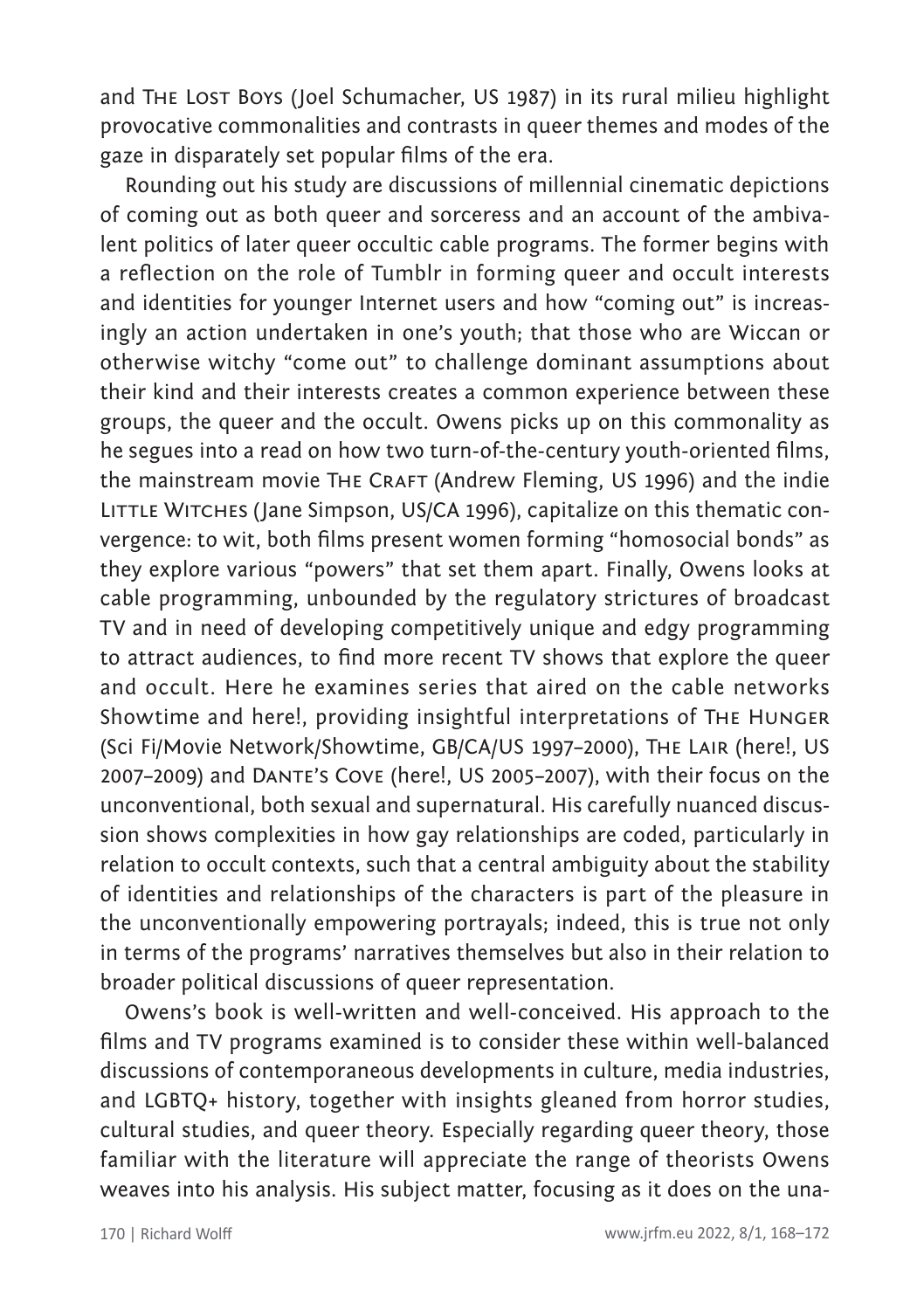bashedly eccentric, will particularly interest those whose politics embrace anti-assimilationist approaches to LGBTQ+ identities and popular imagery. In demonstrating that the queer, both sexual and otherwise, has been central to the success and historical development of the horror genre in popular, pornographic, and avant-garde media, Owens makes a clear case for why studies of sexuality, such as he undertakes in *Desire after Dark*, are important and even integral to media studies broadly conceived. Owens's book is an engaging exploration of how occult horror films and television shows eagerly explore taboos, queer pleasures, the supernatural, and life on the margins, set within the theoretical context of queer media studies.

Given the strengths of his analyses, some may wish Owens had included more media to review. Such readers would appreciate the insights Owens might bring to interpretations of other films and TV programs that meet his focus. Owens himself states that *Desire after Dark* is not intended to be comprehensive, noting that his choice of media is set amidst a much broader field of pertinent films and programs. Even so, there is room for expanded discussion. For example, although Owens acknowledges having excitedly waited for the TV series BUFFY THE VAMPIRE SLAYER (The WB [seasons 1–5] and UPN [seasons 6–7], US 1997–2003) to air, celebrates its engagement of queer subject matter and appeals, and highlights its importance in television's focus on gay characters and themes, he affords it minimal attention. Other relevant shows, such as HBO's popular TRUE BLOOD (HBO, US 2008–201 4), also receive limited focus, and readers who appreciate Owens's highly skilled examination of other texts may wish he had afforded more programs similar engagement. Broadened examples might also lend greater weight to existing discussions, such as that of the chapter on "coming out" in millennial media, which examines one major studio release (THE CRAFT) and one independent film (LITTLE WITCHES). Including more texts for consideration – perhaps contemporaneous warlock-centered films for comparison and contrast with female-focused ones – would add breadth to the discussion. The book might also benefit from an all-encompassing conclusion, to reflect upon the broader significance of the more focused chapters as well as to suggest avenues for further scholarship. None of this diminishes Owens's expert analysis of the texts and historical moments considered; his consistently piercing study may just leave readers wishing for more.

Owens's *Desire after Dark* makes clear and important contributions to existing literature on queer theory, media studies, and the horror genre. His insightful, focused study will interest both fans of the TV programs and